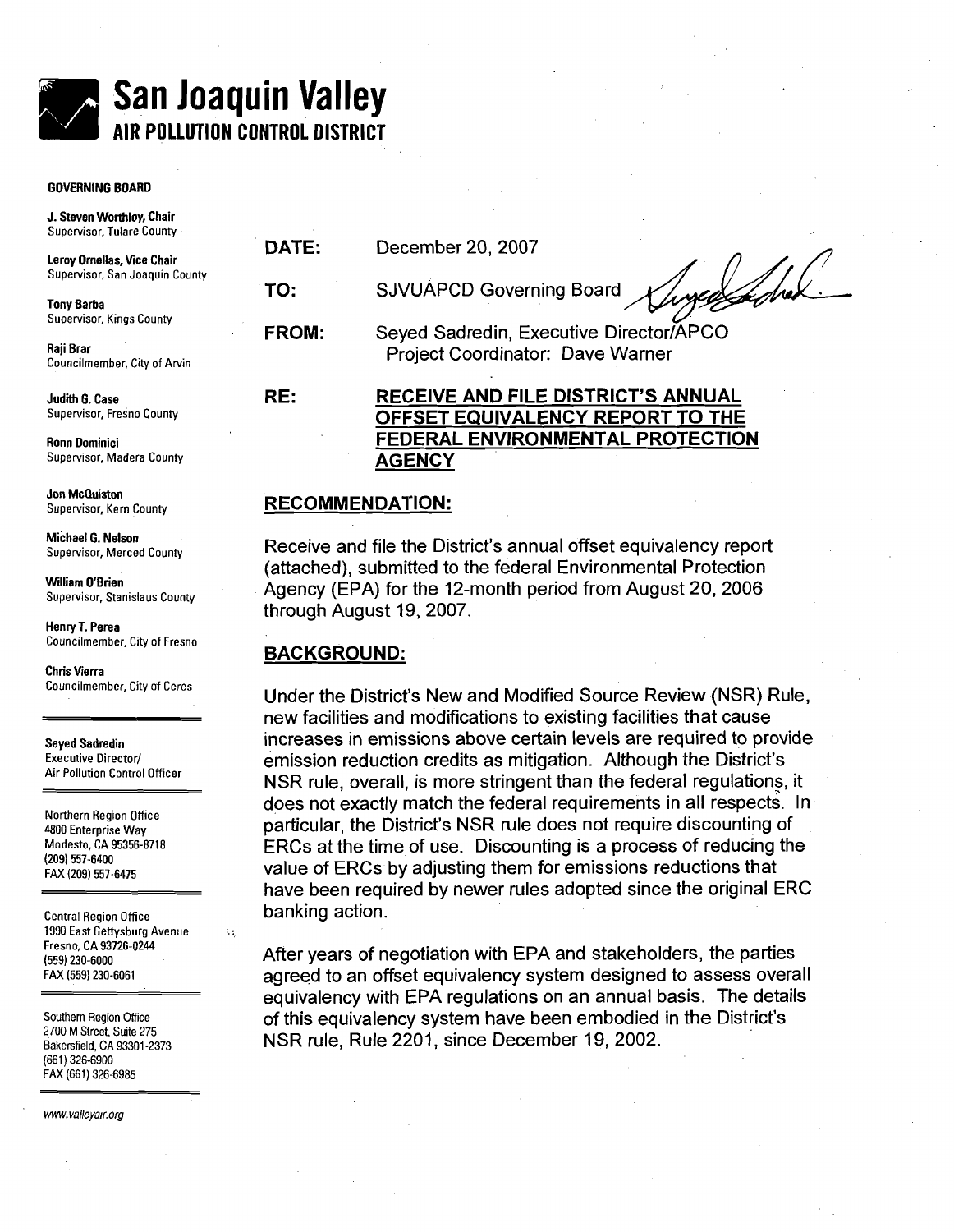SJVUAPCD Governing Board RECEIVE AND FILE DISTRICT'S ANNUAL OFFSET EQUIVALENCV REPORT TO THE FEDERAL ENVIRONMENTAL PROTECTION AGENCY December 20, 2007

#### **DISCUSSION:**

To demonstrate equivalency with the federal NSR offsetting requirements, the annual offset equivalency report must demonstrate both of the following:

- . The District has required an equivalent or larger amount of offsets from new and modified stationary sources as would have been required under direct implementation of federal regulations; and
- $2.$ The amount of reductions required by the District from new and modified stationary sources, after discounting at the time of use, equals or exceeds the amount of ERCs required under federal regulations.

The concept of an equivalency demonstration is only possible because the District's NSR program is, in several ways, more stringent than the federal requirements. Under federal NSR, offsets are only required for new major sources and major modifications to existing sources. For instance, for nitrogen oxides (NOx) and volatile organic compounds (VOC), the federal offsetting requirements would have been triggered at facility emission levels of 25 tons per year. In contrast, the District's NSR rule, as mandated by the California Clean Air Act, requires offsets for facilities emitting 10 tons per year of NOx or VOC. In addition to requiring offsets from smaller sources, the District's program is more stringent than the federal program in other ways, allowing for further credits towards the equivalency demonstration. Additional reductions that go beyond federal requirements and are therefore used by the District to show equivalency include the following:

- Higher offset ratios
- Extra discounting of credits at the time of banking
- Reductions from application of BACT to existing minor sources
- "Orphan" shutdowns (reductions from facility shutdowns for which ERCs are not granted to the owner)

During this reporting period, there were four projects that constituted either new major sources or federal major modifications. As shown in the attached report, reductions required by the District exceed the amount required under the federal regulations.

Although equivalency was shown for this reporting period, future equivalency demonstrations will be'more difficult due to the flowing:

Permit actions in the next tracking year that trigger major modifications for all criteria pollutants.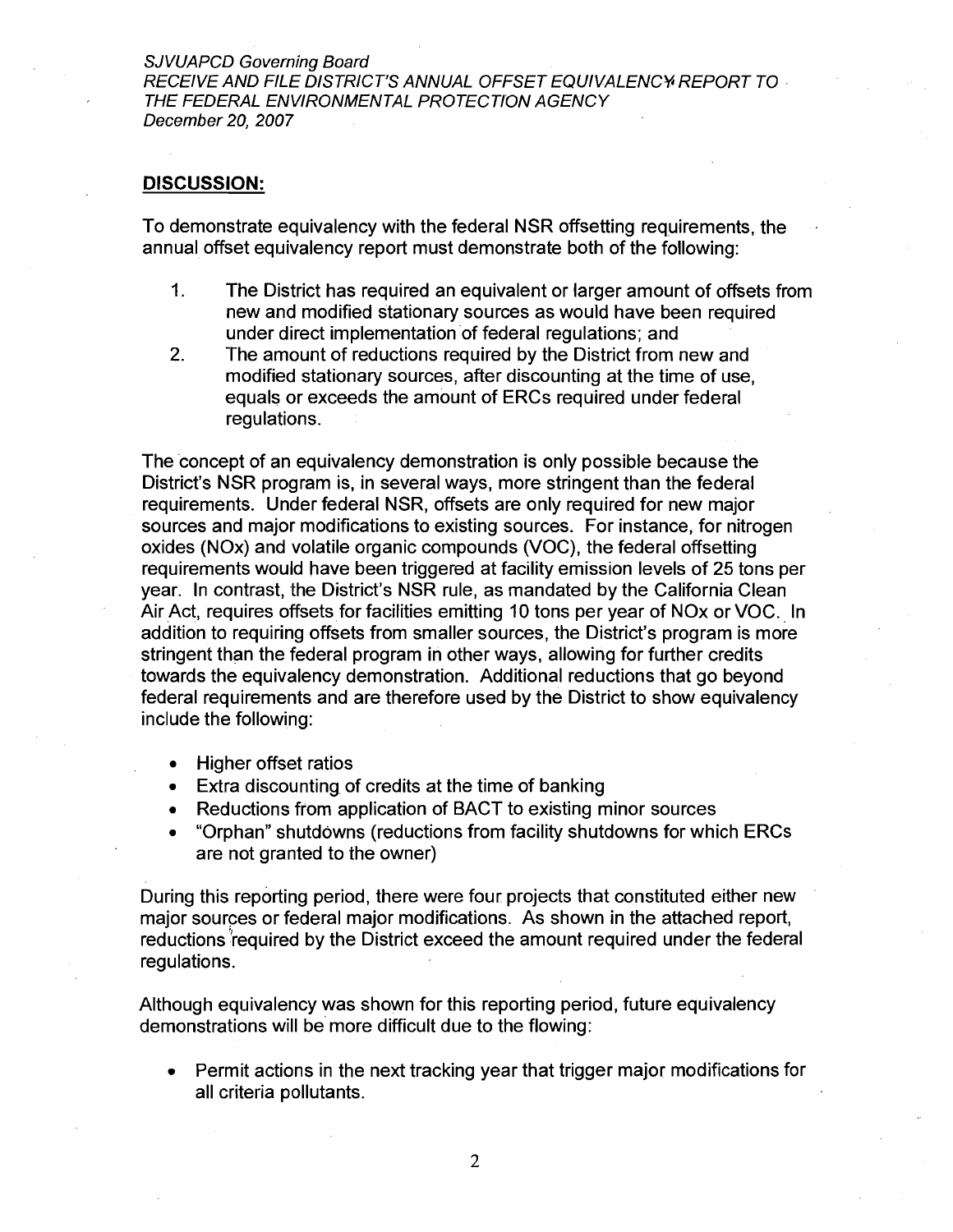#### SJVUAPCD Governing Board RECEIVE AND FILE DISTRICT'S ANNUAL OFFSET EQUIVALENCY REPORT TO THE FEDERAL ENVIRONMENTAL PROTECTION AGENCY December 20, 2007

- Continued development of additional pollution-reducing "prohibitory" rules by the District will limit the quantity of surplus reductions available for the equivalency demonstration.
- Development of a New Source Review Rule to incorporate "extreme" ozone non-attainment requirements will create more major sources and more major modifications, and will require a greater quantity of surplus reductions for a successful equivalency demonstration.

In pursuit of solutions to the potential shortfall in our equivalency tracking system, District staff and the California Air Pollution Control Officers Association (CAPCOA) will be working with ERC owners and other stakeholders during the next tracking year.

Attachment: Offset Equivalency Report to EPA (7 pages)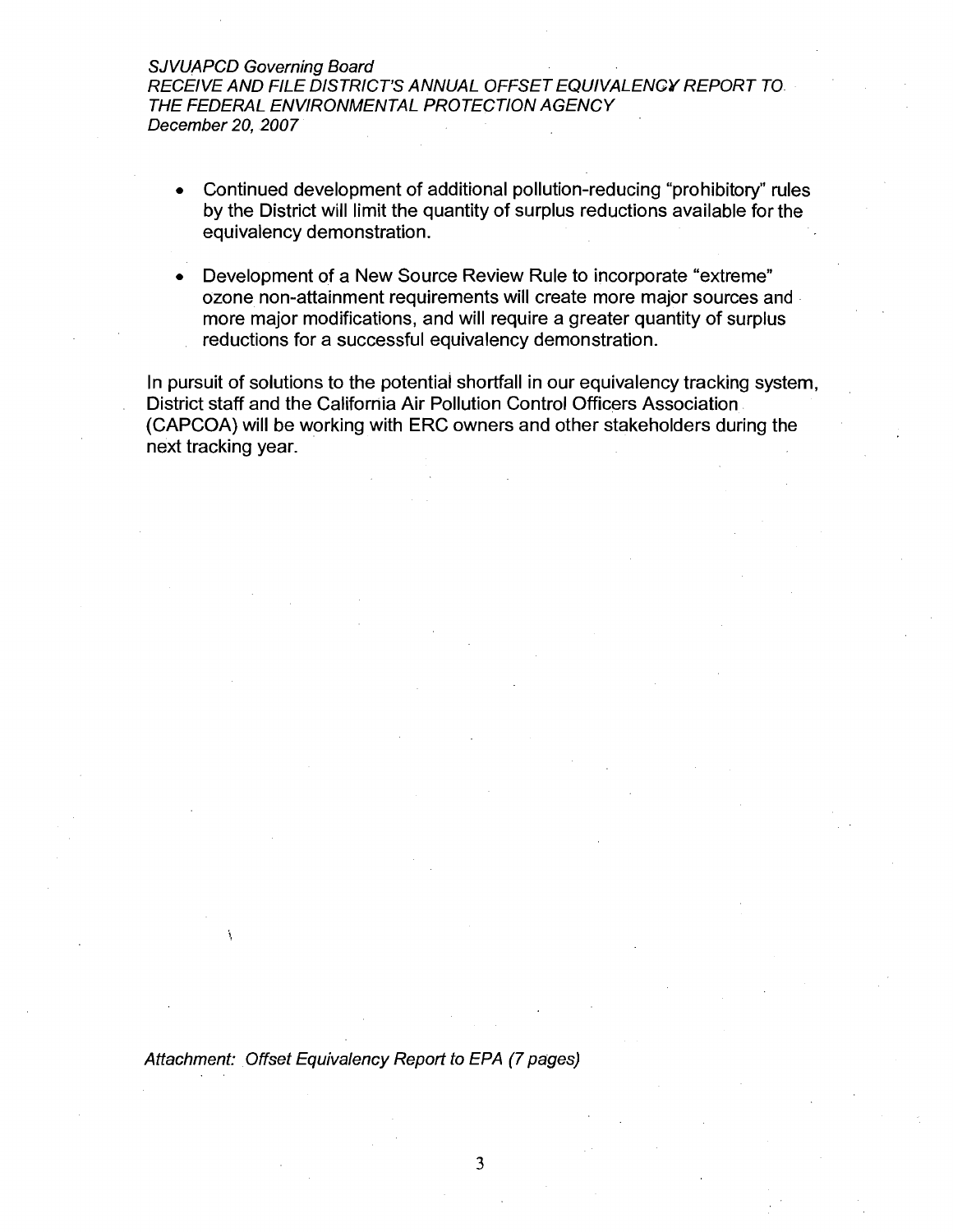

November 19, 2007

Deborah Jordan, Director Air Division U.S. EPA, Region **IX**  75 Hawthorne Street San Francisco. CA 94105-3901

#### **Re: Offset Equivalency Report**

Dear Ms. Jordan:

As required by the District's New Source Review Rule, the District has completed an annual offset equivalency report for the twelve-month period from August 20, 2006 to August 19, 2007. The attached report incorporates the following:

- The quantity of offsets that would have been required from new major sources and federal major modifications to existing sources under a federal NSR program.
- The quantity of offsets actually required by the District.  $\bullet$
- The surplus-at-time-of-use value of the emission reductions used to offset emissions increases from stationary sources.
- The quantity of shortfall or excess carry-over credits.

As you can see from the attached report, the District required more offsets than would have been required under federal offset requirements, and the surplus value of the reductions used exceeded those required under federal NSR. Therefore, equivalency is demonstrated and no remedial actions are necessary.

For your information, there are four projects of interest during this reporting period:

- Pastoria Energy Facility LLC
- Seneca Resources
- Ampersand Chowchilla Biomass LLC
- County Sanitation District of Los Angeles.

| <b>Northern Region</b>             |
|------------------------------------|
| 4800 Enterprise Wey                |
| Modesto, CA 95356-8718             |
| NH (ממכ/ המכ/ י∨ 100 בממכץ המותר). |

**Central Region (Main Office) Southern Region Central Region 4800 Enterprise Way 1990 E. Gattysburg Avenue 2700M Streef Suite 275 Tel: (209) 557-6400 FAX: (209) 557-6475 Tel: (559) 230-6000 FAX: 1559) 230-6061 Tel: (661 1 326-8900 FAX: (6611 328-8985**  www.velleyair.org

**Seyed Sadredin Executive Director/Air Pollution Control Officer** 

**Modesto, CA 9531-8718 Fresno. CA 33726-0244** . **Bakersfie1d;CA 93301-2373**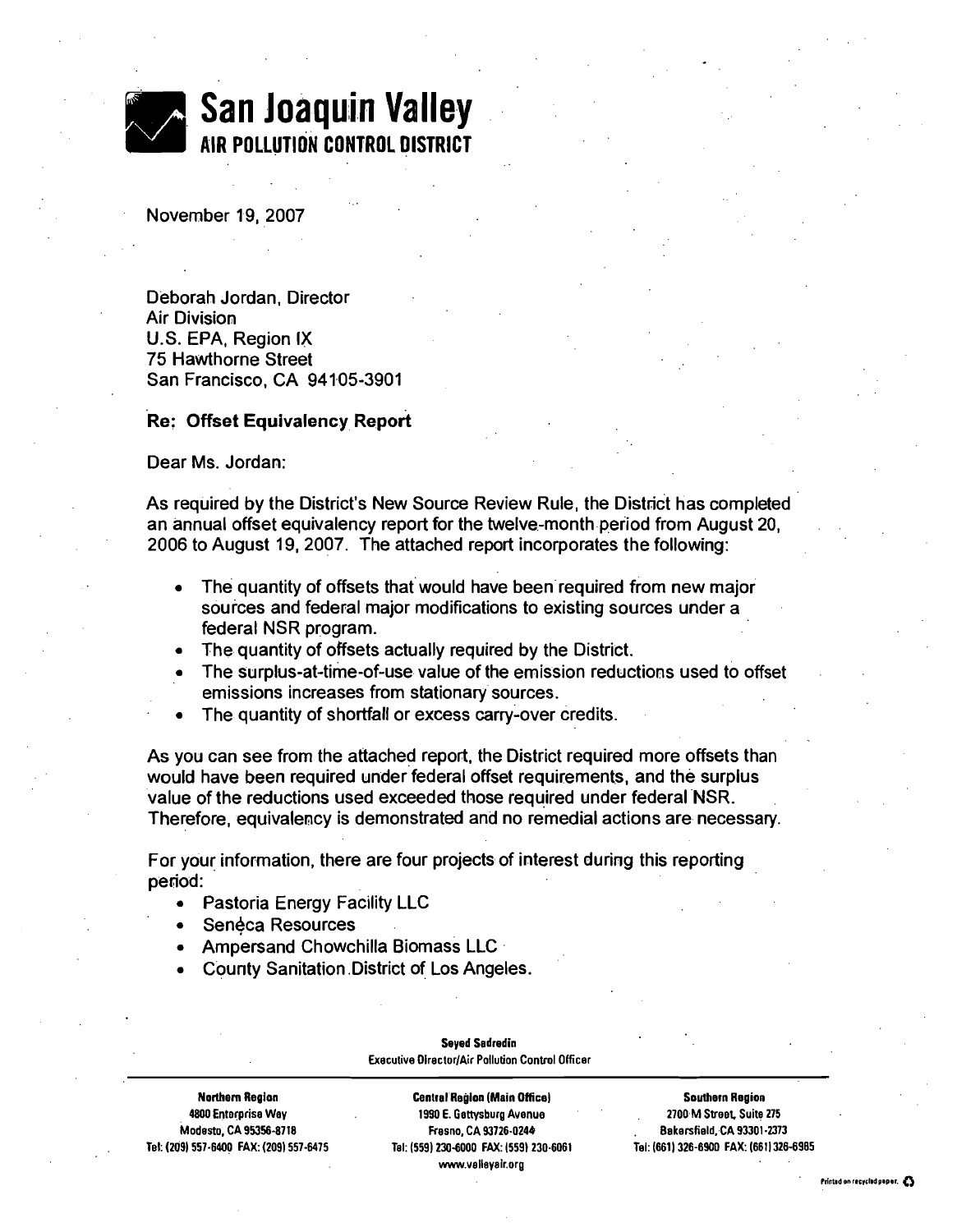Ms. 'Jordan Page 2

The Pastoria Energy Facility LLC project was issued its final Determination of Compliance (DOC) by the California Energy Commission (CEC) in December . 2006, during this reporting period. Permits for Seneca Resources, Ampersand Chowchilla Biomass LLC, and County Sanitation District of Los Angeles were all issued by the Air District during this reporting period. Therefore, these four projects are included in this report as trackable projects.

Please call me at (559) 230-5900 if you have any. questions regarding this matter, or if you need additional details.

Sincerelv. David Warner

Director of Permit Services

cc: Mike Tollstrup, CARB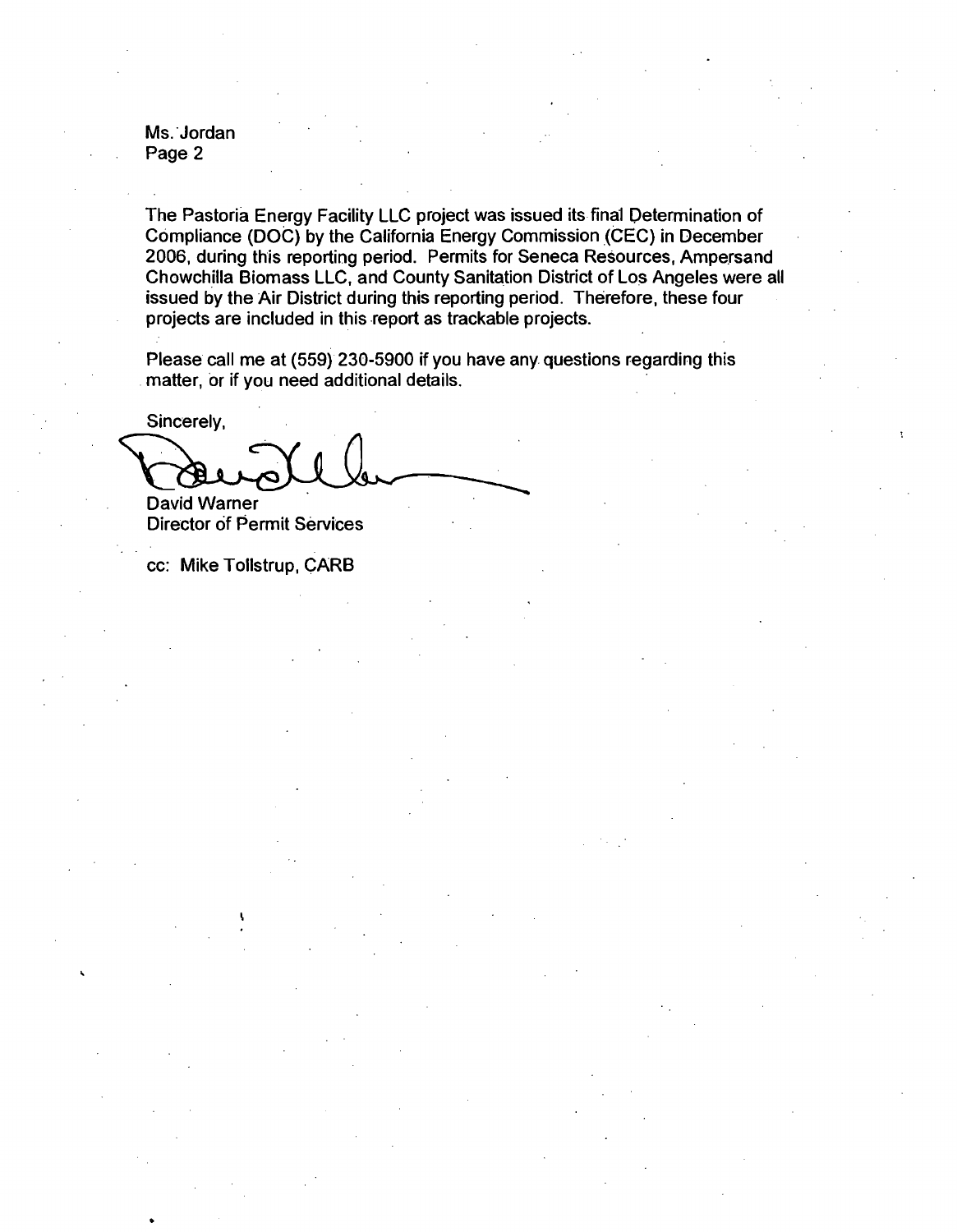# **San Joaquin Valley APCD**  Annual Offset Equivalency Report

**Summary for 812012006 through 8/19/2007** . .

|                       |                                              |                            |                                                        | Offset Requirement Equivalency *<br>Surplus at the Time of Use Equivalency*        |                              |                                                             |                                           |  |                                              |                                                                                         |                        |                                                                                 |                                                         |
|-----------------------|----------------------------------------------|----------------------------|--------------------------------------------------------|------------------------------------------------------------------------------------|------------------------------|-------------------------------------------------------------|-------------------------------------------|--|----------------------------------------------|-----------------------------------------------------------------------------------------|------------------------|---------------------------------------------------------------------------------|---------------------------------------------------------|
| Pollutant             | Number of<br>of New<br>Major<br>Sources Mods | Number<br>Federal<br>Major | <b>Offsets</b><br>Required<br>under<br>Federal<br>NSR* | <b>Offsets</b><br><b>Required Excess</b><br>under<br><b>District</b><br><b>NSR</b> | or<br>Shortfall<br>this Year | <b>Excess</b><br><b>or</b><br>Shortfall<br>previous<br>Year | Total<br><b>Excess</b><br>or<br>Shortfall |  | Shortfall<br>from<br><b>Previous</b><br>Year | Reduction<br>(surplus at<br>the time of<br>use) used<br>for<br>equivalency<br>this year | Shortfall<br>this year | <b>Reductions</b><br>eliminated<br>bγ<br>discounting<br>at the time<br>of use** | Unused<br>Carry-over<br>Creditable<br><b>Reductions</b> |
| <b>NO<sub>x</sub></b> |                                              |                            | 182.9                                                  | 332.6                                                                              | 149.7                        | 2378.7                                                      | 2528.4                                    |  | 0.0                                          | 182.9                                                                                   | 0.0                    | 2496.2                                                                          | 256.0                                                   |
| <b>VOC</b>            |                                              | $\mathbf 0$                | 90.0                                                   | 274.2                                                                              | 184.2                        | 767.7                                                       | 951.9                                     |  | 0.0                                          | 90.0                                                                                    | 0.0                    | 464.9                                                                           | 1305.0                                                  |
| <b>PM10</b>           | 0                                            |                            | 51,2                                                   | 89.3                                                                               | 38.1                         | 511.3                                                       | 549.4                                     |  | 0.0                                          | 51.2                                                                                    | 0.0                    | 29.8                                                                            | 1105.0                                                  |
| $\bf{CO}$             | 0                                            | 0                          | 0.0                                                    | 21.1                                                                               | 21.1                         | 27.6                                                        | 48.7                                      |  | 0.0                                          | 0.0                                                                                     | 0.0                    | 0.0                                                                             | 63.0                                                    |
| SOx                   | $\mathbf{0}$                                 |                            | 143.2                                                  | 80.6                                                                               | $-62.6$                      | 764.2                                                       | 701.6                                     |  | 0.0                                          | 143.2                                                                                   | 0.0                    | 0.0                                                                             | 1013.0                                                  |

' **All numbers are in Tons per Year** 

" **Total quanity of discount since initiating tracking in August 2001** 

#### **12/10/2007 9:57:25 AM (12/10/2007 data run)**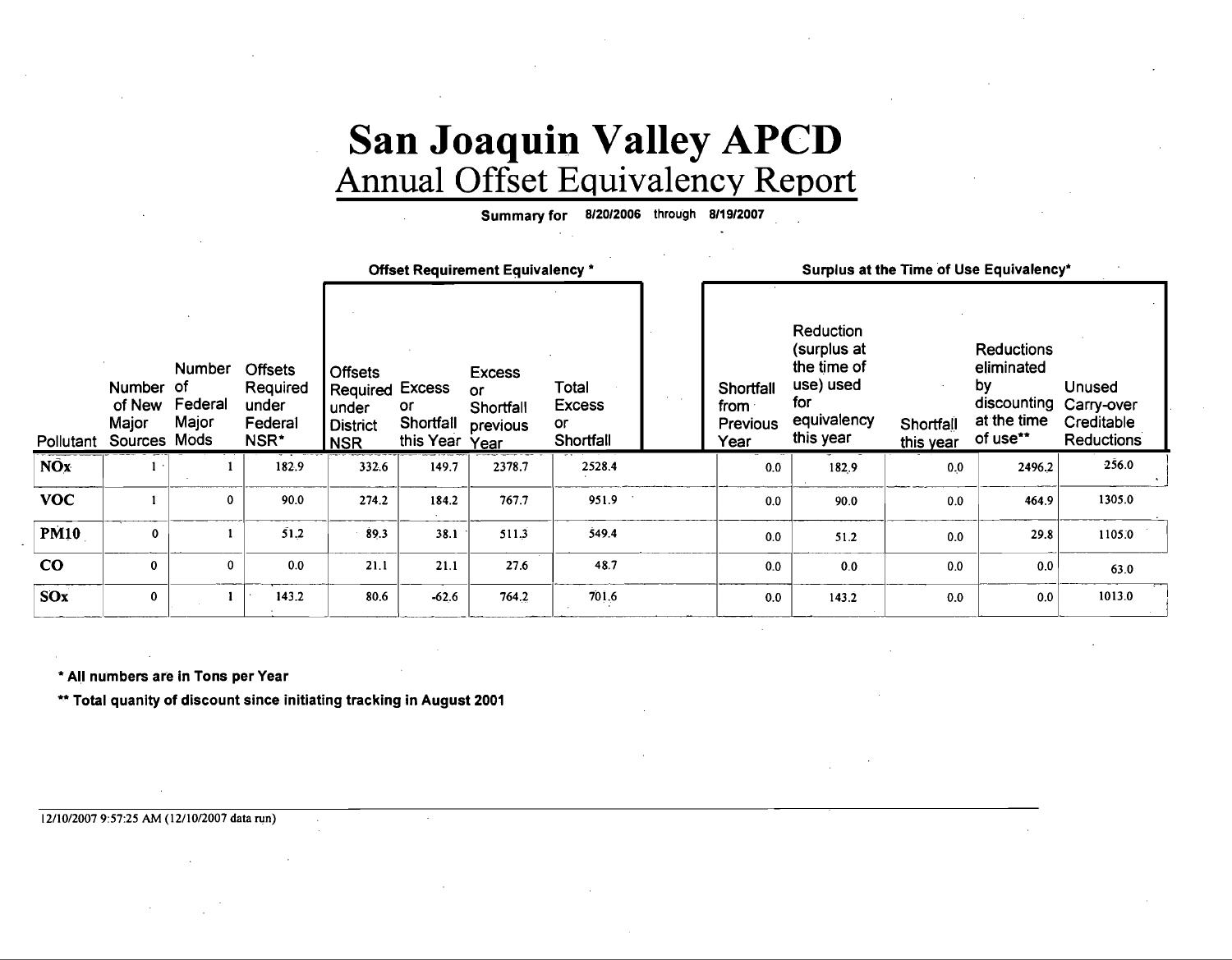# **San Joaquin Valley APED Annual Offset Equivalency Report - Detail**

Transaction details for 812012006 through 811912007

### **Polluta~t Campany Name and Address**

### **NOx**

AMPERSAND CHOWCHILLA BIOMASS LLC 16457 AVENUE 24-1/2. CHOWCHILLA

|                            |                   |           | Surplus at the time of use Reductions Used to Mitigate this Increase |              |             |
|----------------------------|-------------------|-----------|----------------------------------------------------------------------|--------------|-------------|
| <b>Tracking ID for ATC</b> | Fed Offsets Req'd |           | <b>ATC Date Tracking ID for Reduction</b>                            | Credit (t/y) | Time of Use |
| 2007-C-1051449-2892-0      | 77.9              | 4/19/2007 | 2002-C-9990267-21-1                                                  | 0.3          | 4/19/2007   |
| 2007-C-1051449-2892-0      | 77.6              | 4/19/2007 | 2005-C-9993229-1215-1                                                | 0.1          | 4/19/2007   |
| 2007-C-1051449-2892-0      | 77.5              | 4/19/2007 | 2005-C-9993666-1111-1                                                | 0.5          | 4/19/2007   |
| 2007-C-1051449-2892-0      | 77,0              | 4/19/2007 | 2002-C-1010806-225-1                                                 | 1.9          | 4/19/2007   |
| 2007-C-1051449-2892-0      | 75.1              | 4/19/2007 | 2005-N-9994023-1130-1                                                | $\cdot$ 0.7  | 4/19/2007   |
| 2007-C-1051449-2892-0      | 74.5              | 4/19/2007 | 2005-C-9991305-1144-1                                                | 0.4          | 4/19/2007   |
| 2007-C-1051449-2892-0      | 74.1              | 4/19/2007 | 2004-C-9991342-996-1                                                 | 0.2          | 4/19/2007   |
| 2007-C-1051449-2892-0      | 73.9              | 4/19/2007 | 2008-S-1070443-2586-1                                                | 0.1          | 4/19/2007   |
| 2007-C-1051449-2892-0      | 73.7              | 4/19/2007 | 2005-N-9991631-1198-2                                                | 0.1          | 4/19/2007   |
| 2007-C-1051449-2892-0      | 73.6              | 4/19/2007 | 2004-C-9993671-650-1                                                 | 0.5          | 4/19/2007   |
| 2007-C-1051449-2892-0      | 73.1              | 4/19/2007 | 2004-C-9991671-969-1                                                 | 0.1          | 4/19/2007   |
| 2007-C-1051449-2892-0      | 73.0              | 4/19/2007 | 2005-S-9993869-1214-1                                                | 0.2          | 4/19/2007   |
| 2007-C-1051449-2892-0      | 72.9              | 4/19/2007 | 2005-C-9993666-1111-3                                                | 0.2          | 4/19/2007   |
| 2007-C-1051449-2892-0      | 72.7              | 4/19/2007 | 2005-S-9992826-1187-1                                                | 0.4          | 4/19/2007   |
| 2007-C-1051449-2892-0      | 72.3              | 4/19/2007 | 2004-N-9993942-989-1                                                 | 0.8          | 4/19/2007   |
| 2007-C-1051449-2892-0      | 71.5              | 4/19/2007 | 2005-N-9991636-1189-2                                                | 0.4          | 4/19/2007   |
| 2007-C-1051449-2892-0      | 71.1              | 4/19/2007 | 2005-N-9990517-1223-2                                                | 0.2          | 4/19/2007   |
| 2007-C-1051449-2892-0      | 70.9              | 4/19/2007 | 2004-C-9990458-949-3                                                 | 4.5          | 4/19/2007   |
| 2007-C-1051449-2892-0      | 66.4              | 4/19/2007 | 2004-S-9993301-1003-1                                                | 0.3          | 4/19/2007   |
| 2007-C-1051449-2892-0      | 66.1              | 4/19/2007 | 2008-C-9995709-2724-1                                                | 25.6         | 4/19/2007   |
| 2007-C-1051449-2892-0      | 40.5              | 4/19/2007 | 2004-C-1031496-1281-1                                                | 0.1          | 4/19/2007   |
| 2007-C-1051449-2892-0      | 40.4              | 4/19/2007 | 2008-N-9991107-2720-1                                                | 1,1          | 4/19/2007   |
| 2007-C-1051449-2892-0      | 39.2              | 4/19/2007 | 2008-C-1063638-2541-1                                                | 0.1          | 4/19/2007   |
| 2007-C-1051449-2892-0      | 39.1              | 4/19/2007 | 2008-C-1062730-2551-1                                                | 0.1          | 4/19/2007   |
| 2007-C-1051449-2892-0      | ١<br>39.0         | 4/19/2007 | 2005-C-9994075-1038-1                                                | 0.3          | 4/19/2007   |
| 2007-C-1051449-2892-0      | 38.7              | 4/19/2007 | 2007-S-1063768-2499-1                                                | 0.1          | 4/19/2007   |
| 2007-C-1051449-2892-0      | 38.6              | 4/19/2007 | 2004-N-9991675-1005-1                                                | 0.5          | 4/19/2007   |
| 2007-C-1051449-2892-0      | 38.0              | 4/19/2007 | 2008-S-1070443-2588-1                                                | 0.6          | 4/19/2007   |
| 2007-C-1051449-2892-0      | 37.4              | 4/19/2007 | 2005-C-1030437-1296-1                                                | 1.0          | 4/19/2007   |
| 2007-C-1051449-2892-0      | 36.4              | 4/19/2007 | 2003-N-9991284-324-1                                                 | 1.5          | 4/19/2007   |
| 2007-C-1051449-2892-0      | 34.9              | 4/19/2007 | 2004-N-9991823-606-1                                                 | 0.5          | 4/19/2007   |
| 2007-C-1051449-2892-0      | 34,4              | 4/19/2007 | 2008-S-1070443-2587-1                                                | 0.4          | 4/19/2007   |

**Tuesday. November 20,2007 Page 1 of 4**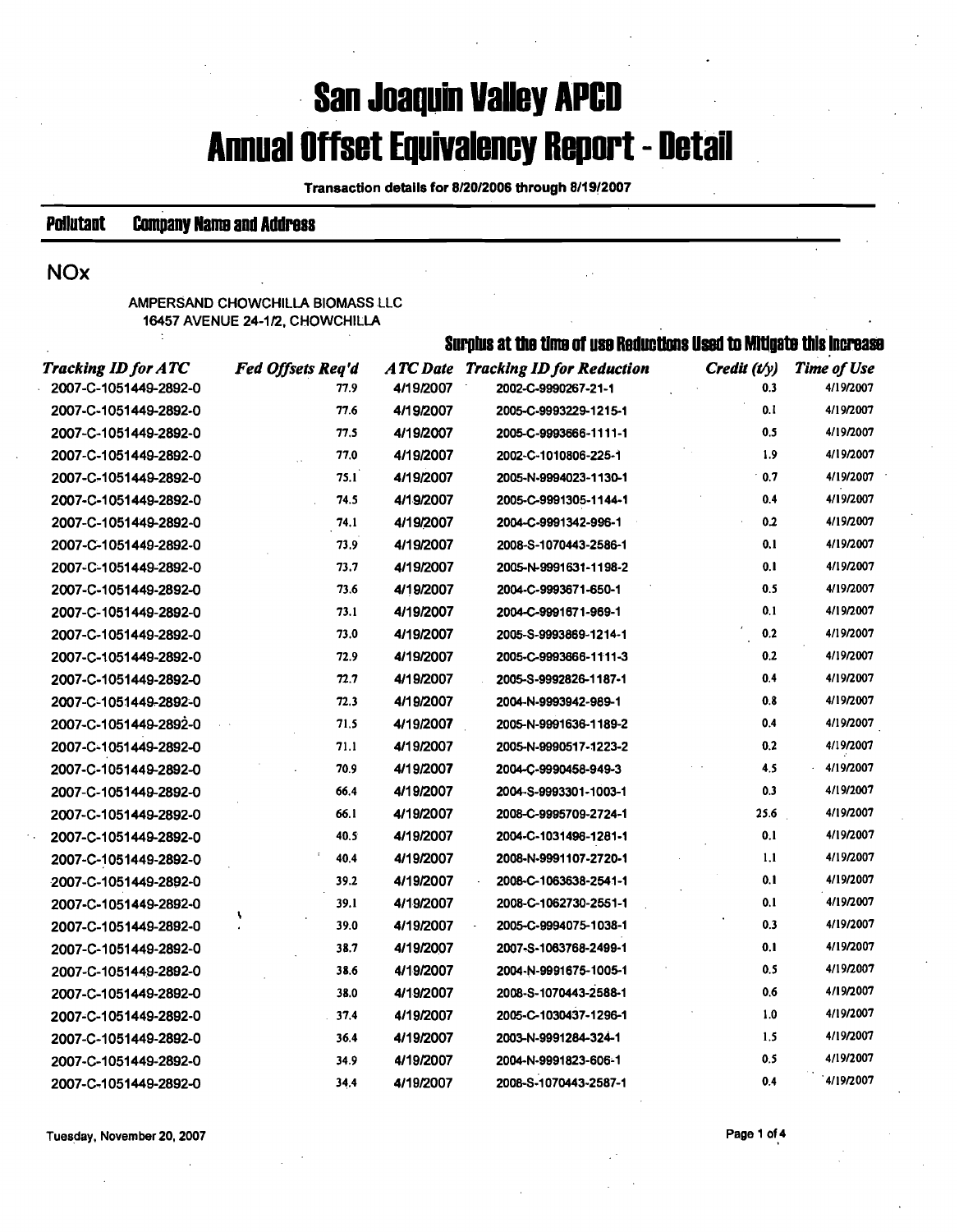| <b>Pointant</b>            | <b>Company Name and Address</b>            |                      |                                                                                                                       |                  |                    |
|----------------------------|--------------------------------------------|----------------------|-----------------------------------------------------------------------------------------------------------------------|------------------|--------------------|
| 2007-C-1051449-2892-0      | 34.0                                       | 4/19/2007            | 2005-S-9993700-1119-1                                                                                                 | 0.1              | 4/19/2007          |
| 2007-C-1051449-2892-0      | 33.9                                       | 4/19/2007            | 2005-S-9993111-1124-1                                                                                                 | 0.1              | 4/19/2007          |
| 2007-C-1051449-2892-0      | 33.8                                       | 4/19/2007            | 2004-N-1010750-1267-1                                                                                                 | 8,0              | 4/19/2007          |
| 2007-C-1051449-2892-0      | 25.8                                       | 4/19/2007            | 2004-C-1031496-1280-1                                                                                                 | 0.6              | 4/19/2007          |
| 2007-C-1051449-2892-0      | 25.2                                       | 4/19/2007            | 2004-N-1020473-1230-1                                                                                                 | 1.2              | 4/19/2007          |
| 2007-C-1051449-2892-0      | 24.0                                       | 4/19/2007            | 2006-N-1031512-1996-1                                                                                                 | 0,5              | 4/19/2007          |
| 2007-C-1051449-2892-0      | 23.5                                       | 4/19/2007            | 2002-N-9993921-95-1                                                                                                   | 0.2              | 4/19/2007          |
| 2007-C-1051449-2892-0      | 23.3                                       | 4/19/2007            | 2004-N-1011579-685-1                                                                                                  | 0.1              | 4/19/2007          |
| 2007-C-1051449-2892-0      | 23.2                                       | 4/19/2007            | 2007-C-9991862-2217-1                                                                                                 | 0.2              | 4/19/2007          |
| 2007-C-1051449-2892-0      | 23.0                                       | 4/19/2007            | 2003-N-999096-305-1                                                                                                   | 0.7              | 4/19/2007          |
| 2007-C-1051449-2892-0      | 22.3                                       | 4/19/2007            | 2005-S-1040705-1879-1                                                                                                 | 22.3             | 4/19/2007          |
|                            |                                            |                      | Total Reductions, this reporting period, for this project                                                             | <b>77.8</b>      |                    |
|                            | PASTORIA ENERGY FACILITY, LLC              |                      |                                                                                                                       |                  |                    |
|                            | TEJON RANCH 30 MILES S OF BAKERSFIELD, AND |                      | <b>6.5 MILES E OF GRAPEVINE, RANCHO EL TEJON DUITUUS at the time of use Reductions Used to Mitigate this increase</b> |                  |                    |
| <b>Tracking ID for ATC</b> | Fed Offsets Req'd                          |                      | <b>ATC Date Tracking ID for Reduction</b>                                                                             | Credit (t/y)     | <b>Time of Use</b> |
| 2007-S-1052027-2890-0      | 105.0                                      | 12/1/2006            | 2007-S-9992936-2232-1                                                                                                 | 0.3              | 12/1/2006          |
| 2007-S-1052027-2890-0      | 104.7                                      | 12/1/2006            | 2007-N-9994879-2638-1                                                                                                 | 1.0              | 12/1/2006          |
| 2007-S-1052027-2890-0      | 103.7                                      | 12/1/2006            | 2004-S-1011383-781-1                                                                                                  | 5.4              | 12/1/2006          |
| 2007-S-1052027-2890-0      | 98.3                                       | 12/1/2006            | 2002-C-9990416-22-1                                                                                                   | 0.2              | 12/1/2006          |
| 2007-S-1052027-2890-0      | 98.1                                       | 12/1/2006            | 2008-S-9993129-2717-1                                                                                                 | 0.3              | 12/1/2006          |
| 2007-S-1052027-2890-0      | 97.8                                       | 12/1/2006            | 2008-S-1071703-2869-1                                                                                                 | 0.1              | 12/1/2006          |
| 2007-S-1052027-2890-0      | 97.7                                       | 12/1/2006            | 2007-C-1053057-1998-1                                                                                                 | 0.1              | 12/1/2006          |
| 2007-S-1052027-2890-0      | 97.6                                       | 12/1/2006            | 2008-S-9994144-2845-1                                                                                                 | 0.1              | 12/1/2006          |
| 2007-S-1052027-2890-0      | 97.5                                       | 12/1/2006            | 2008-C-1060836-2858-1                                                                                                 | 0.1              | 12/1/2006          |
| 2007-S-1052027-2890-0      | 97.4                                       | 12/1/2006            | 2005-S-1040705-1878-1                                                                                                 | 22.1             | 12/1/2006          |
| 2007-S-1052027-2890-0      | 75.3                                       | 12/1/2006            | 2006-N-1041192-1935-1                                                                                                 | 0.6              | 12/1/2006          |
| 2007-S-1052027-2890-0      | 74.7                                       | 12/1/2006            | 2005-S-9991749-1671-1                                                                                                 | 0.5              | 12/1/2006          |
| 2007-S-1052027-2890-0      | 74.1                                       | 12/1/2006            | 2007-S-1052797-2856-1                                                                                                 | 1.7              | 12/1/2006.         |
| 2007-S-1052027-2890-0      | 72.4                                       | 12/1/2006            | 2007-S-1053191-2851-1                                                                                                 | 0.3              | 12/1/2006          |
| 2007-S-1052027-2890-0      | 72.1                                       | 12/1/2006            | 2005-N-1030479-1250-1                                                                                                 | 0.2              | 12/1/2006          |
| 2007-S-1052027-2890-0      | 71.9                                       | 12/1/2006            | 2008-N-1061788-2857-1                                                                                                 | 0.1              | 12/1/2006          |
| 2007-S-1052027-2890-0      | 71.8                                       | 12/1/2006            | 2004-N-1010312-1236-1                                                                                                 | 0.1              | 12/1/2006          |
| 2007-S-1052027-2890-0      | 71.7                                       | 12/1/2006            | 2004-N-1010750-1365-1                                                                                                 | 14.5             | 12/1/2006          |
| 2007-S-1052027-2890-0      | 57.2                                       | $\cdot$<br>12/1/2006 | 2004-S-1030941-1238-1                                                                                                 | 0.1              | 12/1/2006          |
| 2007-S-1052027-2890-0      | 57.1                                       | 12/1/2006            | 2003-S-1020795-1366-1                                                                                                 | 0.1              | 12/1/2006          |
| 2007-S-1052027-2890-0      | 57.0                                       | 12/1/2006            | 2005-S-1032528-1254-1                                                                                                 | 0.1              | 12/1/2006          |
| 2007-S-1052027-2890-0      | 56.9                                       | 12/1/2006            | 2004-C-9990682-1469-1                                                                                                 | 1.1              | 12/1/2006          |
| 2007-S-1052027-2890-0      | 55.8                                       | 12/1/2006            | 2005-C-9991340-1523-1                                                                                                 | 0.3              | 12/1/2006          |
| 2007-S-1052027-2890-0      | 55.5                                       | 12/1/2006            | 2004-C-9992915-1477-2                                                                                                 | $\overline{1.3}$ | 12/1/2006          |
| 2007-S-1052027-2890-0      | 54.2                                       | 12/1/2006            | 2004-C-9992915-1477-1                                                                                                 | 0.8              | 12/1/2006          |
| 2007-S-1052027-2890-0      | 53.5                                       | 12/1/2006            | 2005-C-1031264-1748-1                                                                                                 | 0.1              | 12/1/2006          |
| 2007-S-1052027-2890-0      | 53.4                                       | 12/1/2006            | 2005-C-1031265-1747-1                                                                                                 | 0.1              | 12/1/2006          |

**Tuesday. November 20.2007 Page.2 of 4**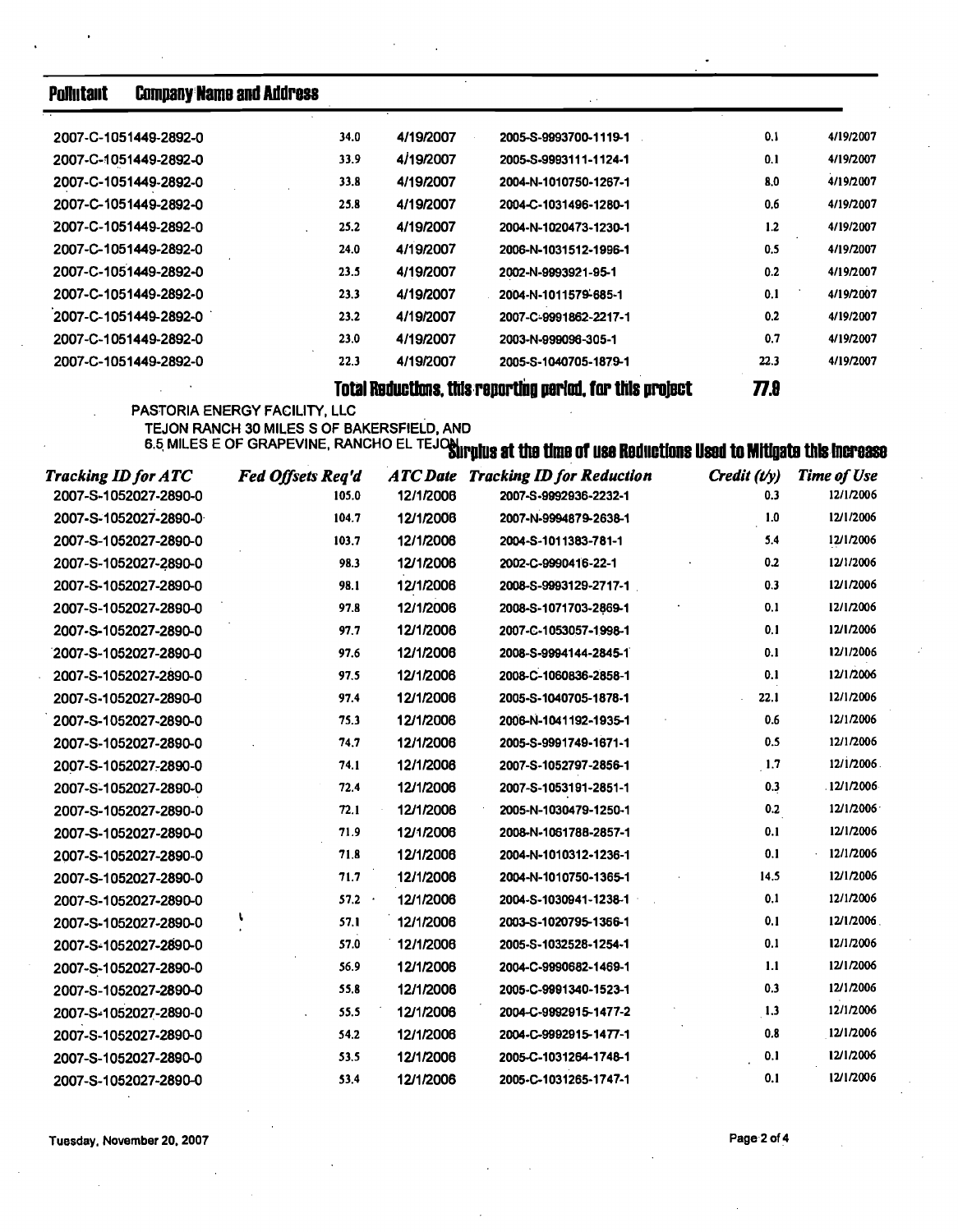#### **Pollutant Company Name and Address**

| 12/1/2006<br>51.1<br>12/1/2006<br>51.0<br>12/1/2006<br>50.7<br>36.8<br>12/1/2006 | 2005-C-9992582-1522-1<br>2003-S-1020795-1356-1<br>2005-S-1040458-1893-1<br>2006-N-1011408-2898-1 | 0.1<br>0.3<br>13.9<br>36.8 | 12/1/2006<br>12/1/2006<br>12/1/2006<br>12/1/2006 |
|----------------------------------------------------------------------------------|--------------------------------------------------------------------------------------------------|----------------------------|--------------------------------------------------|
|                                                                                  |                                                                                                  |                            |                                                  |
|                                                                                  |                                                                                                  |                            |                                                  |
|                                                                                  |                                                                                                  |                            |                                                  |
|                                                                                  |                                                                                                  |                            |                                                  |
| 12/1/2006<br>52.2                                                                | 2002-C-1011235-226-1                                                                             | 1.1                        | 12/1/2006                                        |
| 12/1/2006<br>52.3                                                                | 2004-C-1031042-1229-1                                                                            | 0.1                        | 12/1/2006                                        |
| 12/1/2006<br>52.4                                                                | 2004-N-1020472-1235-1                                                                            | 0.1                        | 12/1/2006                                        |
| 12/1/2006<br>52.6                                                                | 2005-N-1032011-1750-1                                                                            | 0.2                        | 12/1/2006                                        |
| 12/1/2006<br>53.0                                                                | 2005-S-1041220-1861-1                                                                            | 0.4                        | 12/1/2006                                        |
| 53.1<br>12/1/2006                                                                | 2005-C-1031263-1749-1                                                                            | 0.1                        | 12/1/2006                                        |
| 53.3<br>12/1/2006                                                                | 2005-C-1031266-1746-1                                                                            | 0.2                        | 12/1/2006                                        |
|                                                                                  |                                                                                                  |                            |                                                  |

**PM10** 

## PASTORIA ENERGY FACILITY, LLC ASTORIA ENERGY FACILITI, LLC<br>TEJON RANCH 30 MILES S OF BAKERSFIELD, AND<br>6.5 MILES E OF GRAPEVINE, RANCHO EL TEJO**N TIPIUS AT THE TIME OF USE REDUCTIONS USED TO MITIGATE THIS INCPEASE**

| Tracking ID for ATC   | <b>Fed Offsets Req'd</b> |           | <b>ATC Date Tracking ID for Reduction</b> | Credit (t/y) | <b>Time of Use</b> |
|-----------------------|--------------------------|-----------|-------------------------------------------|--------------|--------------------|
| 2007-S-1052027-2890-0 | $51.2$ .                 | 12/1/2006 | 2005-C-9990115-1155-1                     | 0.4          | 12/1/2006          |
| 2007-S-1052027-2890-0 | 50.8                     | 12/1/2006 | 2004-C-99908-967-1                        | 0.7          | 12/1/2006          |
| 2007-S-1052027-2890-0 | 50.1                     | 12/1/2006 | 2005-C-9993666-1111-1                     | 0.2          | 12/1/2006          |
| 2007-S-1052027-2890-0 | 49.9                     | 12/1/2006 | 2005-C-9993233-1070-1                     | 0.2          | 12/1/2006          |
| 2007-S-1052027-2890-0 | 49.8                     | 12/1/2006 | 2004-C-9992429-1030-1                     | 3.2          | 12/1/2006          |
| 2007-S-1052027-2890-0 | 46.6                     | 12/1/2006 | 2005-C-9993666-1111-2                     | 3.0          | 12/1/2006          |
| 2007-S-1052027-2890-0 | 43.6                     | 12/1/2006 | 2005-C-9994075-1038-1                     | 0.1          | 12/1/2006          |
| 2007-S-1052027-2890-0 | 43.5                     | 12/1/2006 | 2004-C-9992339-1020-1                     | 0.2          | 12/1/2006          |
| 2007-S-1052027-2890-0 | 43.4                     | 12/1/2006 | 2004-C-9991587-954-1                      | 0.4          | 12/1/2006          |
| 2007-S-1052027-2890-0 | 42.9                     | 12/1/2006 | 2005-N-9990807-1089-1                     | 0.5          | 12/1/2006          |
| 2007-S-1052027-2890-0 | 42.4                     | 12/1/2006 | 2004-C-9990639-951-1                      | 4.1          | 12/1/2006          |
| 2007-S-1052027-2890-0 | 38.3                     | 12/1/2006 | 2005-N-9990824-1126-2                     | 6.7          | 12/1/2006          |
| 2007-S-1052027-2890-0 | 31.6                     | 12/1/2006 | 2005-N-9990950-1165-1                     | 0.1          | 12/1/2006          |
| 2007-S-1052027-2890-0 | 31.5                     | 12/1/2006 | 2005-N-9991257-1098-1                     | 3.9          | 12/1/2006          |
| 2007-S-1052027-2890-0 | 27.6                     | 12/1/2006 | 2005-N-9991636-1189-1                     | 1.9          | 12/1/2006          |
| 2007-S-1052027-2890-0 | 25.7                     | 12/1/2006 | 2005-C-9990864-1084-3                     | 0.3          | 12/1/2006          |
| 2007-S-1052027-2890-0 | 25.4                     | 12/1/2006 | 2005-C-9991305-1144-1                     | 0.2          | 12/1/2006          |
| 2007-S-1052027-2890-0 | 25.2                     | 12/1/2006 | 2004-N-9992374-1014-1                     | 0.8          | 12/1/2006          |
| 2007-S-1052027-2890-0 | 24.4                     | 12/1/2006 | 2005-N-9992959-1150-1                     | 0.6          | 12/1/2006          |
| 2007-S-1052027-2890-0 | 23.9                     | 12/1/2006 | 2004-N-9991675-1005-1                     | 0.2          | 12/1/2006          |
| 2007-S-1052027-2890-0 | 23.7                     | 12/1/2006 | 2005-N-9993214-1097-1                     | 0.3          | 12/1/2006          |
| 2007-S-1052027-2890-0 | 23.4                     | 12/1/2006 | 2005-C-9990601-1195-1                     | 0.3          | 12/1/2006          |
| 2007-S-1052027-2890-0 | 23.1                     | 12/1/2006 | 2005-N-9993326-1199-1                     | 0.4          | 12/1/2006          |
| 2007-S-1052027-2890-0 | 22.7                     | 12/1/2006 | 2004-C-9990458-949-3                      | 0.9          | 12/1/2006          |
| 2007-S-1052027-2890-0 | 21.8                     | 12/1/2006 | 2004-N-9993440-990-1                      | 0.2          | 12/1/2006          |
| 2007-S-1052027-2890-0 | 21.7                     | 12/1/2006 | 2003-S-1011383-947-1                      | 21.7         | 12/1/2006          |

Tuesday, November 20, 2007

Page 3 of 4